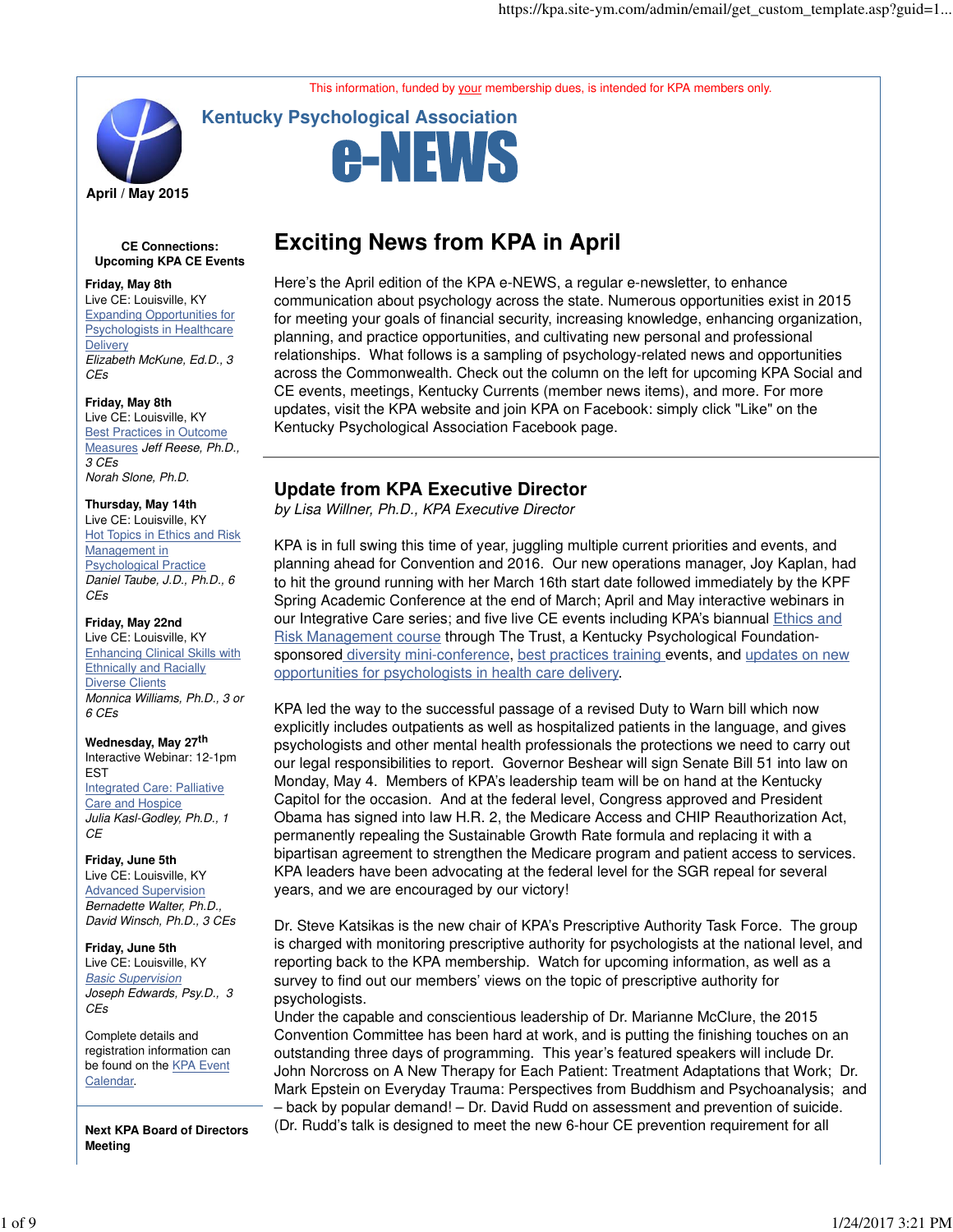**May 29th – 30th** Board Meeting & Leadership Retreat Frankfort

View the KPA Board of **Directors** 

### **KPA Book Corner**

The KPA Book Corner highlights books written by KPA Members and those recommended by KPA speakers, including those from the 2013 Convention. Click here to take a look at our current listings.

If you have presented for KPA or are a KPA Member author, please send your suggested items to kpa@kpa.org.(If you order Book Corner recommendations or other items through Amazon, remember to access the Amazon site by clicking on the Amazon link on the KPA home page - Amazon donates a small percentage of these purchases back to KPA!)

#### **Community Bulletin Board**

A forum is available to any KPA member who would like to post information that the psychology community may find interesting or helpful or for which psychology input is requested. Visit the Community Bulletin Board to view current messages or to post a new message.

### **KPA Currents**

A Snapshot of Events in the Lives of KPA Members

Congratulations to KPA member Monnica Williams, PhD, on her selection as the winner of this year's Samuel M. Turner Early Career Award for Distinguished Contributions to Diversity in Clinical Psychology by the Society of Clinical Psychology (APA Division 12). Her award will be presented during the 2015 APA Convention in Toronto this August

\_\_\_\_\_\_\_\_\_\_\_\_\_\_\_\_\_\_\_\_\_\_\_ **Advertisement:**

Kentucky mental health professionals.

Lots going on at KPA – hope to see you soon at one of our events! Standing with you and standing up for psychology,

Lisa

## **A hearty welcome to Joy Kaplan, MBA, KPA's New Operations Manager!**

Joy Kaplan joined KPA in mid-March as our new operations manager. She is a graduate of SUNY Buffalo and more recently earned an MBA from Sullivan University. Joy has worked as an office manager for the National Council of Jewish Women and Al-Anon, among other positions, and served on the Board of Directors of the Louisville Hebrew School and The Temple. Joy brings to KPA a great deal of experience in payroll, finance, management, and working with nonprofit boards. In addition, she believes in the importance of access to mental health services and conveys a deep respect for psychology as a profession. Joy can be reached via email at joy@kpa.org

# **Kentucky Psychological Foundation News**

### **KPF Diversity Mini-Conference: Friday, May 22nd Enhancing Clinical Skills with Ethnically and Racially Diverse Clients** Presenter: Monnica Williams, Ph.D.

Location: Foundation for a Healthy Kentucky, Louisville, KY

The Diversity Mini-Conference is sponsored by the Kentucky Psychological Foundation and the UofL Center for Mental Disparities. Given the increasing diversity of clients seeking mental health care, there is a growing need to enhance the cultural sensitivity of therapeutic interventions with ethnoracial minority populations. Together, two workshops will provide clinicians with the tools needed to successfully incorporate cultural factors into therapy. The morning workshop held from 9 am-12 pm EST (3 CEs) will provide essential information about the ethnic minority experience and the mental health risks they face. The afternoon workshop held from 1:30-4:30 pm EST (3 CEs) will focus on the proficient application of therapeutic strategies into the ethnic minority experience. As part of the afternoon session, the KPF Diversity Committee will pilot a new, cultural consultation

resource. Please consider attending this unique opportunity!

# **A Very Successful 2015 Spring Academic Conference!**

The 2015 Kentucky Psychological Foundation Spring Academic Conference was held on Saturday, March 28th at Midway College. This year's theme was "A Call for Compassion: Using Psychology for a Better World." Annually, the SAC provides a unique opportunity for graduate and undergraduate students to present their research in juried competitions, learn about career options and paths, develop practical skills, attend workshops, and network with fellow Kentucky psychology students. This year's SAC was attended by more than 170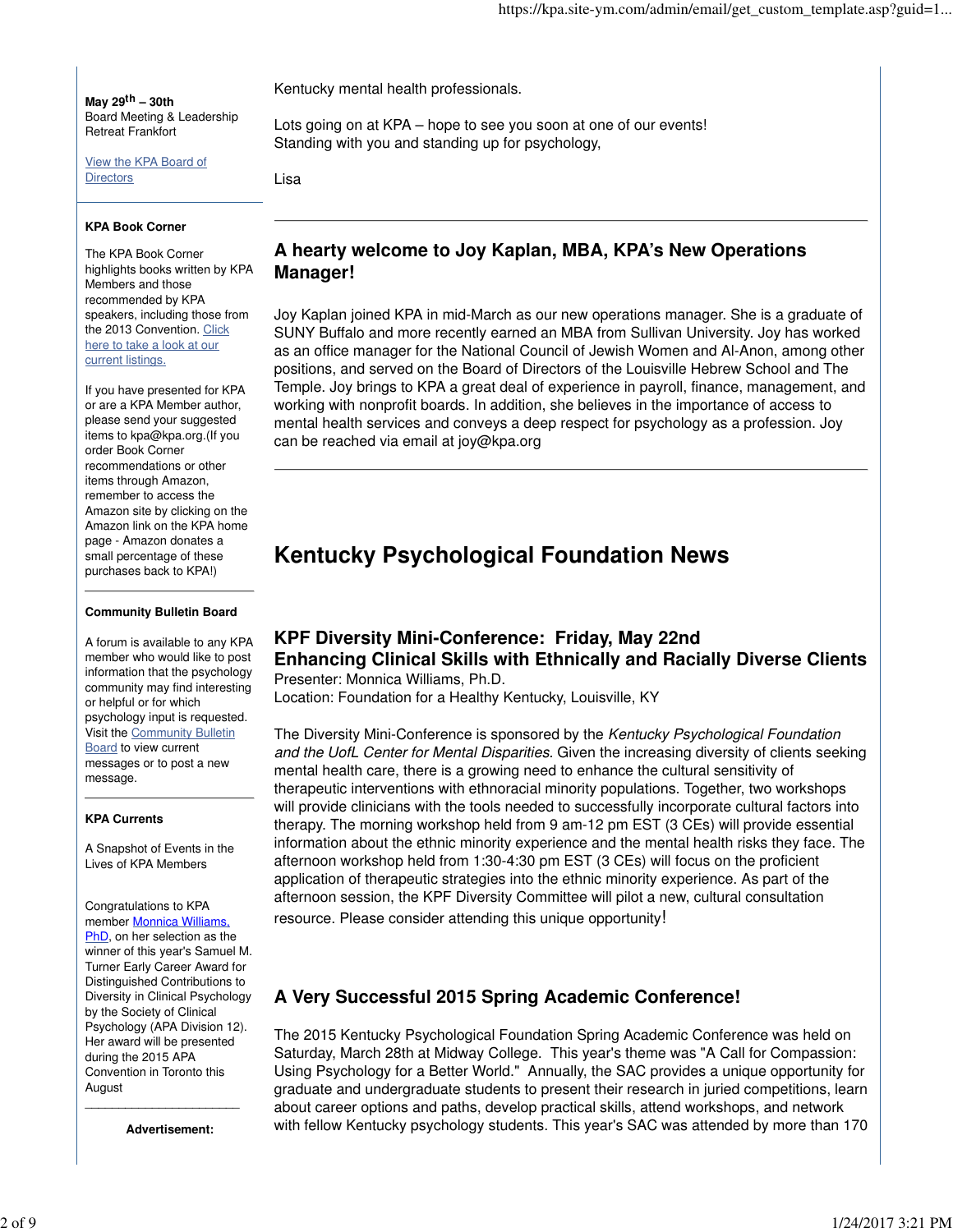

#### **Members in the Media**

**\_\_\_\_\_\_\_\_\_\_\_\_\_\_\_\_\_\_\_\_\_\_\_**

Please send your announcements to kpa@kpa.org so that your news may be shared with the KPA membership.

### **KPA Interest Sections**

Joining KPA Interest Sections is free and participation on the listservs is an exclusive member benefit. Many ideas, resources, and requests for treatment recommendations and other opportunities flow through the KPA listservs daily. Here is an excerpt from a post on the KPA Clinical listserv: "Thank you to everyone who shared their experiences with me. I was quite surprised at the variability of your responses.....Nice to have a community to call on for advice when such situations arise!" If you want to expand your resources and deepen your own sense of community within KPA, visit the KPA Interest Section webpage for instructions on how to join a KPA Interest Section.

Interest Section Details Listserv Details



Join KPA and KPAGS on Facebook!

participants overall. Congratulations to Richard Osbaldiston, Ph.D., winner of the Undergraduate Mentor of the Year Award, and to DeDe Wohlfarth, Ph.D., winner of the Graduate Mentor of the Year Award. Congratulations to Bellarmine University's team for winning the Psych Bowl competition. A complete list of the winners of undergraduate and graduate research competitions, recipients of multicultural scholarships, and pictures of the events are available at the following link: https://kpa.site-ym.com/?2015SACWrapUp.

# **Research Colloquium Travel Award**

The Kentucky Psychological Foundation has created an initiative to support the presentation of research colloquia by psychologists in academic or research settings within the Commonwealth of Kentucky. The purpose of this initiative is to foster inter-institutional networking between Kentucky academic or research institutions, promote the exchange of ideas, and provide career-development opportunities for academic and research psychologists within the Commonwealth. Click here for details.

Help support the Kentucky Psychological Foundation by making a donation today!

# **KPA 2015 Annual Conference Preview – November 5-7**

The KPA Annual Convention returns to Lexington from November 5-7, 2015 at the Griffin Gate Marriott Resort. The working title is "Creating our Future in a Transforming Landscape." KPA is now accepting proposals for the 2015 Annual Convention as well as the 2016 KPA CE Calendar. To submit a CE proposal for consideration, go to CE proposal form. Questions about the 2015 Convention? Contact 2015 Convention Chair, Marianne McClure, Ph.D.

# **2015 APAPO State Leadership Conference: Report from the Kentucky Delegation**

Eleven KPA members comprised this year's Kentucky delegation to the annual State Leadership Conference (SLC), sponsored annually by the APA Practice Organization in Washington, DC. This year's conference was held March 14-17, and focused on the theme Practice Innovation. Our Kentucky delegation included elected and staff leaders, Diversity and Early Career Psychologists delegates, two graduate students who are APAPO advocacy leaders, and a member of the APAPO Committee of State Leaders, a team that plays an active role in conference planning. Members of Kentucky's delegation had high visibility throughout the conference: Dr. Felicia Smith was elected to the chair position of the APA Committee of State Leaders and was a workshop presenter, Dr. Laurie Grimes served as co-moderator of the Directors of Professional Affairs pre-conference meeting, Dr. Sheila Schuster was recognized for her contributions to APAPO, and Dr. Lisa Willner was a workshop presenter. To read more about the observations and experiences of the KPA delegation, click on the following link: http://www.kpa.org/?page=2015SLCreport.

## **Breaking Down the Lingo: A Health Insurance Primer**

by Laurie Grimes, PhD KPA Director of Professional Affairs

It's a lot to keep up with: new legislation, new rules, new carriers, new models – it can be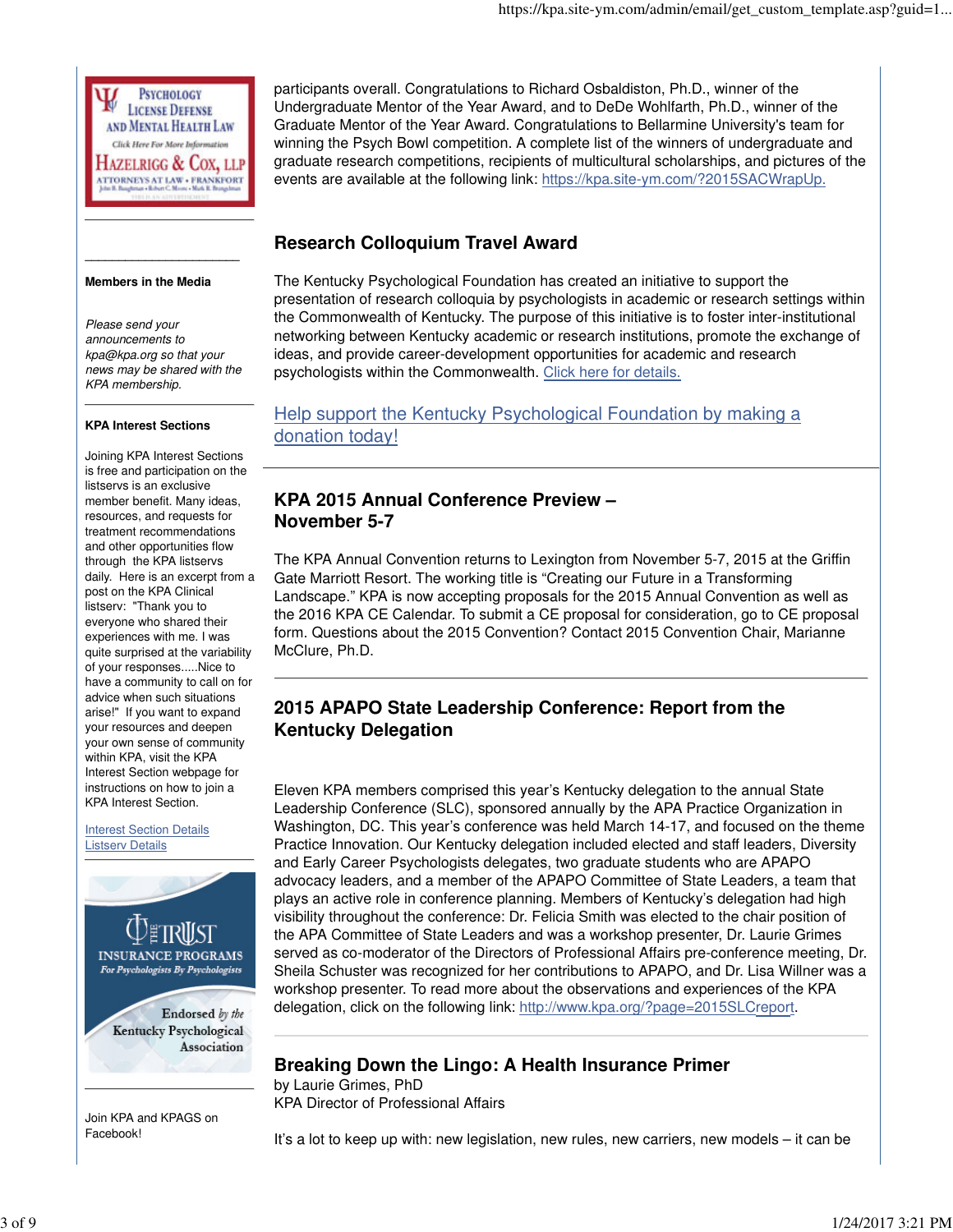KPA has always been an organization that works to be inclusive of all psychologists in the state. Kentucky Psychological Association is officially on the popular social networking site, Facebook.com, and currently has 378 "friends". All you need to do to join the Kentucky Psychological Association on Facebook is to select the "Like" button after finding our group on Facebook. Please be sure to search for "Kentucky Psychological Association "and review the KPA Social Media/Forum Policy. The KPA Graduate Students (KPAGS) are also on Facebook! Stay up

to date with the latest KPAGS news and communicate with other psychology graduate students from around the state! Click here to join KPAGS on Facebook:

https://www.facebook.com /MyKPAGS

### **Advertise in the KPA e-Newsletter!**

The bi-monthly editions of the KPA e-Newsletter, are distributed to over 1100 KPA members. The eNewsletter is sent via blast email at the end of Jan, March, May, July, Sept and Nov with submissions accepted at any time. Complete information and pricing details are available on the KPA Advertising webpage.

#### **Support KPA During in 2015 via Shopping on Amazon.com**

You can support KPA when shopping on Amazon by clicking the Amazon link on the main KPA website as a first step in making purchases on Amazon.com. Up to 3% of every purchase made on Amazon when you click their link on the main KPA website benefits KPA.

### **The Easiest Way to Accept Payments**

The Kentucky Psychological Association is pleased to offer member merchant accounts credit and debit card

overwhelming. This is a basic overview of some of the most widely used health insurance terms and concepts that psychologists come across in managing their practices.

Let's start with the Affordable Care Act. This landmark federal legislation formally titled the Patient Protection and Affordable Care Act but commonly referred to as the ACA or Obamacare, was enacted to lower the number of uninsured Americans and improve the quality and affordability of health insurance across the nation. The law requires each state to have an online health insurance marketplace – called an Exchange - by either opening a state-run exchange or by defaulting to the federal exchange. Kentucky, in a groundbreaking move spearheaded by Governor Beshear, created it's own exchange called Kynect.

Kynect is Kentucky's marketplace for individuals and small businesses to shop for and compare insurance plans for healthcare coverage. Also referred to as the Kentucky Health Benefit Exchange or The Exchange, Kynect provides opportunities to apply for private insurance or Medicaid, including the Kentucky Children's Health Insurance Program (KCHIP). An important aspect of Kentucky's pioneering health care legislation was the expansion of Medicaid (referred to as Medicaid Expansion) in January 2014 when the income eligibility criteria were broadened to 133% of the federal poverty line in order to make more people eligible for health insurance coverage.

Medicaid recipients shopping on the Exchange can choose to use the state's Medicaid program as their insurer, or they can select coverage from one of the Medicaid Managed Care Organizations, referred to as MCOs. MCO plans are offered through familiar insurance carriers, but the MCO plans are entirely separate entities from the commercial plans. For instance, Humana offers a commercial plan through the Exchange called Humana One and an MCO plan called Humana CareSource. For providers there is a separate credentialing process for the MCO plans; that is, a provider who takes Humana insurance is not a Humana CareSource provider until that provider applies for and receives a Medicaid number and then applies for credentialing through the Humana MCO. There are currently 5 Medicaid MCOs operating in Kentucky (Passport, Humana CareSource, Coventry Cares, Anthem, and WellCare); however, last week there was an announcement that new bids are being solicited so the MCO carriers and plans could change in the next few months.

For those who struggle to keep Medicaid and Medicare straight, keep in mind that Medicaid is a state-run, jointly (state-and-federal) funded health care program for people with low income and/or certain disabilities, while Medicare is a federally-funded health insurance program for people age 65 or older, certain younger people with disabilities, and people with End-Stage Renal Disease (ESRD). Medicare is broken into 4 parts to cover specific services:

Medicare Part A: Hospital Insurance – covers inpatient hospital stays, care in skilled nursing facilities, hospice care, and some home health care.

Medicare Part B: Medical Insurance – covers certain doctors' services, outpatient care, medical supplies, and preventive services.

Medicare Part C: Medicare Advantage Plans – a type of Medicare health plan offered by a private company on contract to provide Parts A and B benefits.

Medicare Part D: Prescription Drug Coverage – adds prescription drug coverage to some Medicare plans.

Some of Kentucky's Medicaid/KCHIP eligible children with complex behavioral health care needs receiving community-based services experienced a change in service delivery paradigm when the Impact Plus program was dismantled. The Behavioral Health Service Organization (BHSO) is the new licensed organizational entity created by the Cabinet to provide behavioral health services in community-based programs to Medicaid recipients and individuals with substance use disorder, mental health disorder, or a co-occurring disorder. The BHSO is designed to improve access to needed services and prevent unnecessary hospital admissions.

The focus on integrated care has given rise to a host of new acronyms and terminology to describe the conceptual framework, practice models and service provision-payor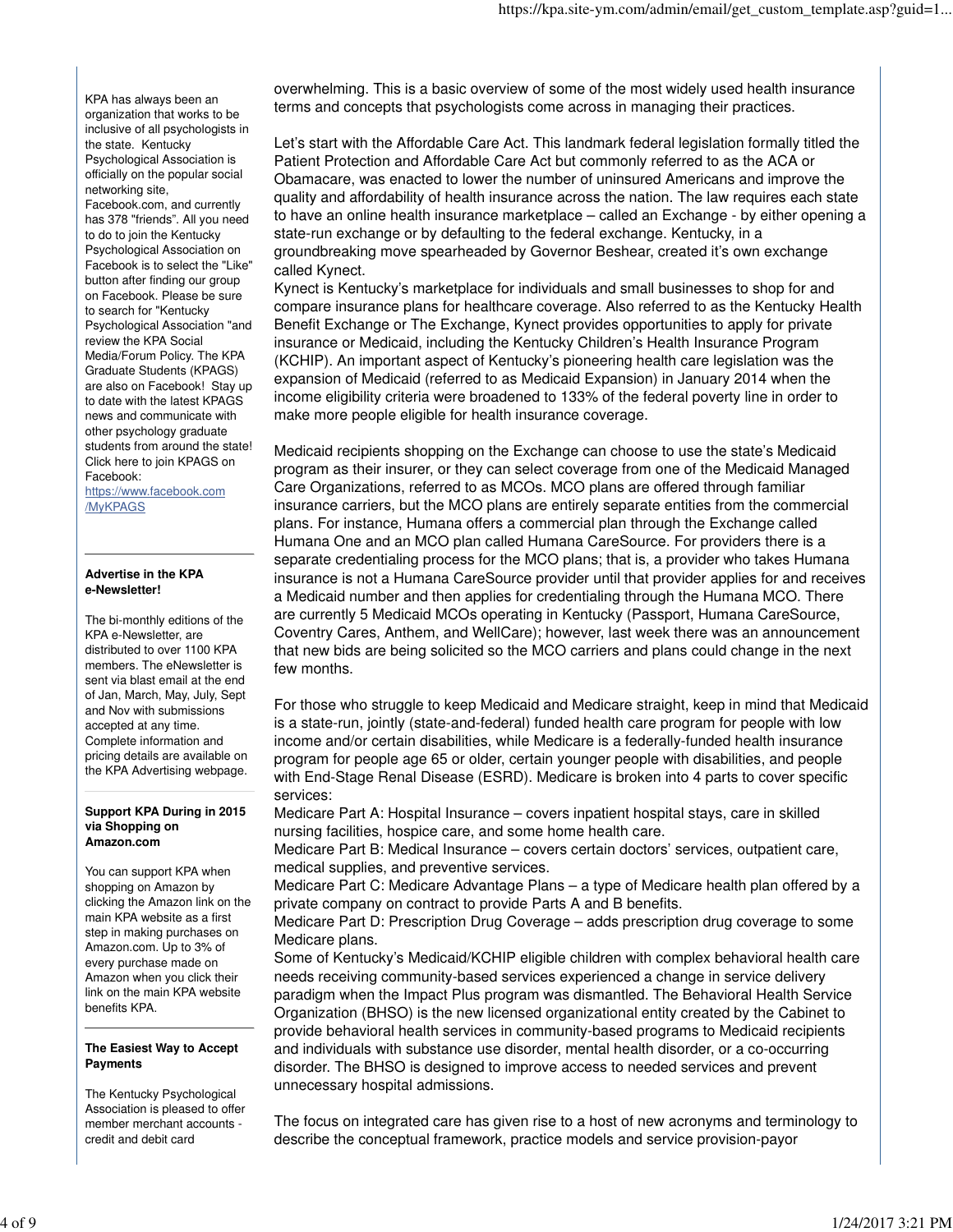processing for your practice. A merchant account provides your clients with a convenient and immediate payment option and makes it easy for them to pay you for your services. Accept payment for consultation fees, counseling sessions and insurance co-pays. With a merchant account, you can:

•Accept Visa, MasterCard, Discover & AMEX. •Control cash flow & increase business. •Save up to 25% off standard bank fees. •No contract or annual fees. •No cost to transfer services call to compare!

The process is simple. Begin accepting payments today! Call 866-376-0950 or visit www.affinipay.com/kpa.

### **KPA Home Study Opportunities**

Under revised KRS CE regulations, you can now earn up to 12 credits per licensure cycle for home study courses. See what KPA has to offer...

A First Step in Understanding the **Affordable Care Act and Its Potential Impact on the Health** 

Assessment of Religiousness and Spirituality in Clinical Practice, 1 **CE** 

Study Courses

Religion, Spirituality, and Clinical **Practice Webinar Home Study Series** 

View the **KPA Home Study Page** for additional options.

configurations. In an effort to provide patient-centered care, a conceptual model of care based in a relationship-based approach to the whole person and a partnership between practitioner and patient, the Patient Centered Medical Home (PCMH) is the ideal organizational model in its rejection of siloed services (i.e., practicing in independent vacuums rather than integrated across disciplines) and disjointed care delivery systems and its grounding in new payment methodologies, levels of patient access to records, data sharing, provider collaboration, integration of service provision across disciplines, and patient participation in their own care.

Other alternative practice models are based in organizational structure. An Accountable Care Organization (ACO) is a group of health care providers who share financial and medical responsibility to their patients in hopes of limiting unnecessary spending and ultimately sharing in the savings. Psychologists can participate in ACOs but cannot develop their own. Other practice models include an Independent Practice Association (IPA) where independent psychological practices can contract together with a manage care company to provide services, co-location where psychologists rent space in buildings where other health providers are located, and Managed Service Organizations (MSO), a larger model that provides management and administrative services for an interdisciplinary group of providers but does not provide services directly.

Let me know how you are faring in this changing health care climate. You can find me at Laurie@kpa.org

# **Physician Quality Reporting System (PQRS) Basics**

by Laurie Grimes, PhD, KPA Director of Professional Affairs

For those of you wrestling with the new regulations with PQRS (this pertains to Medicare populations only), I have a great resource to share with you. Some of my DPA colleagues have put together a PQRS overview article with an explanation of what PQRS is, what the unique challenges are for psychologists, and how to figure out if you should invest in the PQRS registry or even pay any attention to all the fuss at all. This document may be just the resource you have needed and can be accessed at the link below! http://www.papsy.org/?PQRS\_Info

You can find me at Laurie@kpa.org.

# and Mental Health of Kentuckians **APA Council Representative Report**

by David Susman, Ph.D., APA Council Representative

KPAF Diversity Conference Home addition, council members discussed translating psychological science into public policy and At its February 2015 meeting, the APA Council of Representatives focused much of its action on the training and skills required for psychologists to work in health-delivery settings. In received a report on the association's finances.

> In one of its most far-reaching actions, the council adopted an inter-organizational document that outlines Competencies for Psychology Practice in Primary Care. The document is the product of a nine-organization work group. It articulates the knowledge and skills healthservice psychologists need to practice in primary-care settings. It will serve as a resource for graduate-level psychology education and training programs, students and current practitioners. (See www.apa.org/ed/resources/competencies-practice.pdf)

> In a related action, by a nearly unanimous vote, the council voted to approve the Commission on Accreditation's new Standards of Accreditation for Health Service Psychology. The new standards will replace the current Guidelines and Principles for Accreditation and will go into effect for all accredited programs on Jan. 1, 2017. The original Guidelines were adopted in 1995.

> A third action concerning professional practice was the adoption of a new policy document, Professional Practice Guidelines: Guidance for Developers and Users. It replaces two earlier documents on practice guidelines from 2002 and 2005. The new policy document provides updated guidance for creating professional practice guidelines and gives current examples of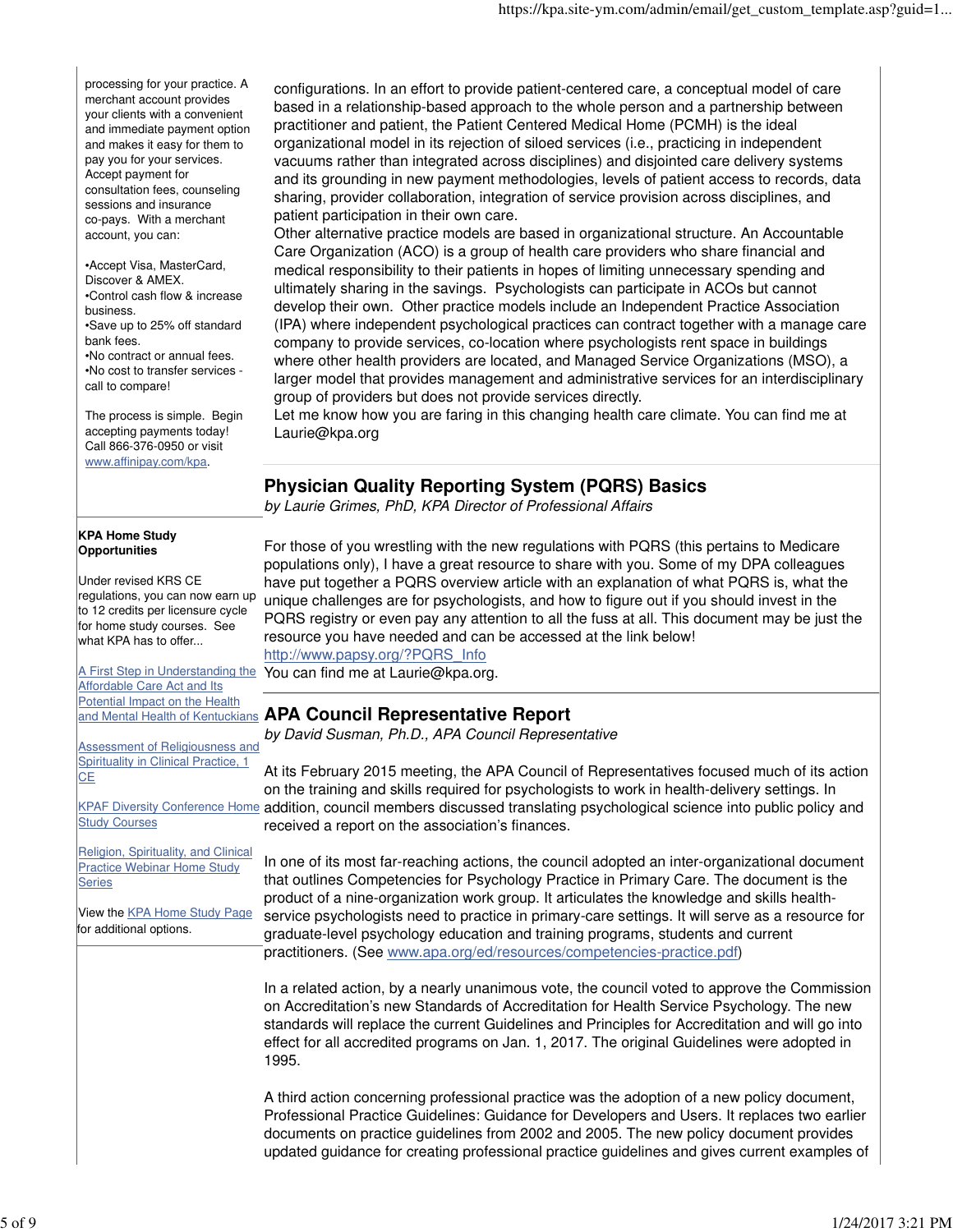such guidelines.

Translating science into public policy

Council devoted a full day of its two-and-a-half-day meeting to a strategic issue discussion focused on the goal of translating psychological science into public policy. The topic was opened by panel presentations by four council members who shared their experience in working with legislators and other policymakers. APA General Counsel Nathalie Gilfoyle also described the association's highly successfully amicus briefs program. The collective advice shared with the council included:

• Speak from the science; don't roam from the data.

• Personalize and humanize the issue. Tell the "story" of how a certain policy initiative can help people or solve a problem.

• Engage all stakeholders.

• Find allies including reaching beyond psychology.

• Disseminate your findings in accessible language and formats.

After the presentations, council members participated in one of three break-out discussions, each focused on a central goal: advocacy, educating the public and translational research.

Council also received a report from APA Treasurer Bonnie Markham, PhD, PsyD, and Chief Financial Officer Archie Turner. They reported that the association's finances are strong despite a small deficit budget this year. Overall, APA is in compliance with all of its debt covenants and continues to benefit from sizable long-term investments. Furthermore, the association's real estate holdings, its headquarters building and a second nearby office building, are fully leased and continue to grow in value. Other action

### **In other action, the council**:

• Approved a change in the association rules to require boards and committees to have at least one member who is an early career psychologist. Early career psychologists are defined as psychologists within 10 years of earning their doctoral degree. A few boards and committees will be exempted from this rule due to special requirements for service, such as the Fellows Committee, whose members must have attained fellows status, which requires candidates to have 10 years of post-doctorate experience.

• Approved plans to implement changes in the association bylaws and rules as per votes taken at the council's August 2014 meeting. The changes are related to the composition and election of the board of directors and are an outgrowth of the Good Governance Project, which was designed to open the board up to direct representation by the general membership. All bylaws changes require a vote of the membership, which is expected to take place this fall by mail ballot.

• Approved APA's endorsement of the 2012 San Francisco Declaration on Research Assessment, which calls for improvements in the ways that the impact of scientific research is measured. In particular, it recommends against reliance on journal-impact factors as measures of the quality of individual research articles or of an individual scientists' contributions.

• Approved a change in the bylaws and association rules to allow one seat on APA's Board of Educational Affairs (BEA) to be held by an APA High School or Community College Teacher Affiliate member. An amendment to the APA bylaws to implement the change to the BEA composition will be sent to the membership for a vote this fall.

Thanks to Rhea K. Farberman, APA Monitor executive editor for providing the initial draft of this article.

## **KPA 2015 Legislative Day a Success!**

KPA's 2<sup>nd</sup> annual Legislative Day took place on February 24, 2015 in Frankfort at the Capitol Annex. Our primary goal for the Legislative Day was to help KPA members start developing relationships with their legislators and share information about legislation important to KPA, including our Duty to Warn bill (SB 51) and Treatment of Minors bill (HB 270). We also wanted to make KPA more visible to legislators and familiarize them with our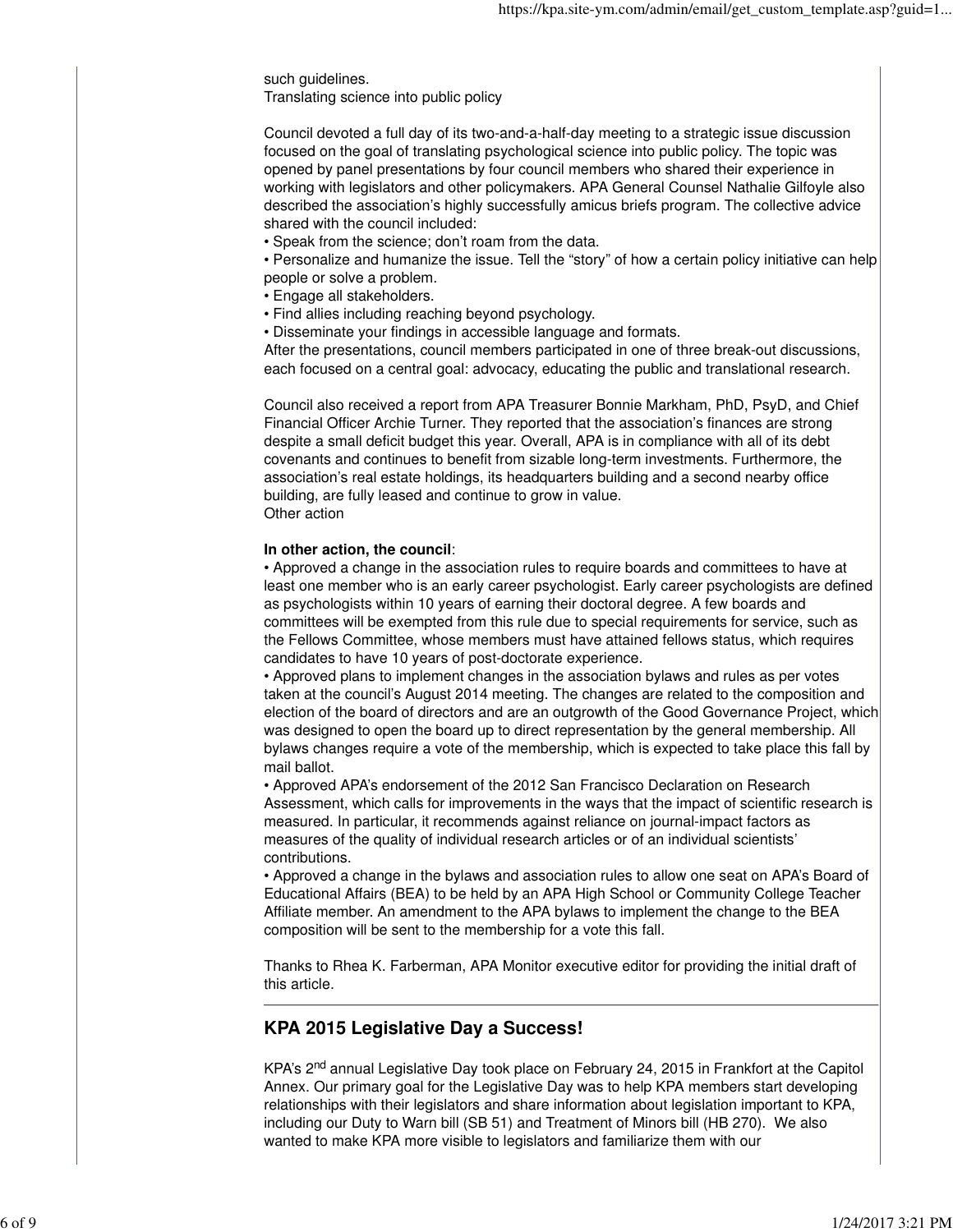organization. The Legislative Day was planned by members of the Advocacy Committee, Dr. Sheila Schuster, and McCarthy and Associates.

Fifteen KPA members attended our Legislative Day, including members of the Advocacy Committee, members of the KPA board, Early Career Psychologists, and general members. Prior to the Legislative Day, attendees participated in a conference call and reviewed materials to help prepare them to discuss talking points with legislators. Members had an opportunity to meet with their legislators in 16 individual or group meetings, where they discussed talking points important to KPA. Lobbyists helped assist members during many of the meetings. KPA also hosted a breakfast for all legislators and had a chance to meet with over 13 legislators and their staff from across the state. Because of the short session, there are multiple conflicting events for legislators to attend, in addition to their committee meetings, so we are very happy with the turnout. Through individual meetings and our KPA breakfast, we were able to talk with over 29 legislators! The overall feedback was positive from attendees, who felt like it was good to get experience in talking with legislators and advocacy issues. More connections with legislators were made, which will be helpful in advocating for KPA and psychologists. We hope to further develop the KPA Legislative Day to be on a larger scale next year, with more members involved and reaching more legislators. We also want to encourage KPA members to further develop relationships with their legislators throughout the year. For more information, contact KPA Advocacy Committee Chair, Georgeann Stamper Brown, Ph.D.

### **KPA Member Benefits: New Resources!**

**Technology Resource** - Dr. Dan Florell, presenter of the June 21st, 2013 KPA CE Workshop, Advanced Supervision: Influence of Technology, has been gracious enough to share an audio recording of his workshop with KPA members interested in the advancements of technology and their use in the field of psychology. Click here to learn more and to access the recording.

### **Clinical Psychology – Overview and Effectiveness**

PowerPoint courtesy of KPA Member Eric Russ, Ph.D., University of Louisville. Click here to access the Powerpoint presentation.

### **Post-Ferguson Resources for Coping, Learning, and Teaching**

Resources courtesy of the Georgia Psychological Association. Click here to access the webpage with listed resources.

**Ethics Resource** - The KPA Ethics Committee has developed a list of resources for KPA members aimed to help psychologists find resources about self-assessment, self-care and the development of skills, relationships, and personal qualities that will allow them to be less vulnerable to ethical breaches and "slippery slopes" in their professional careers and foster ethical awareness that leads to optimal practice. The posted resources define and discuss the stress—distress—impairment continuum, and the vulnerability at any point along the way to an ethical violation. They touch on topics such as risk factors, prevention of impairment, intervening with an impaired colleague, treatment options and the national movement toward establishing colleague assistance programs. http://kpa.site-ym.com /?19#EthicsClick here to learn more and to access the resources.

### **Navigating Ethics and Law in Psychology**

by guest contributor, Mark R. Brengelman, JD, MA

Navigating ethics and law in psychology is an increasingly complex task in the complicated world of mental health. But how are ethics and law different? The same? What sources of government authority regulate your chosen profession of psychology? This article provides an overview of ethics and law in psychology.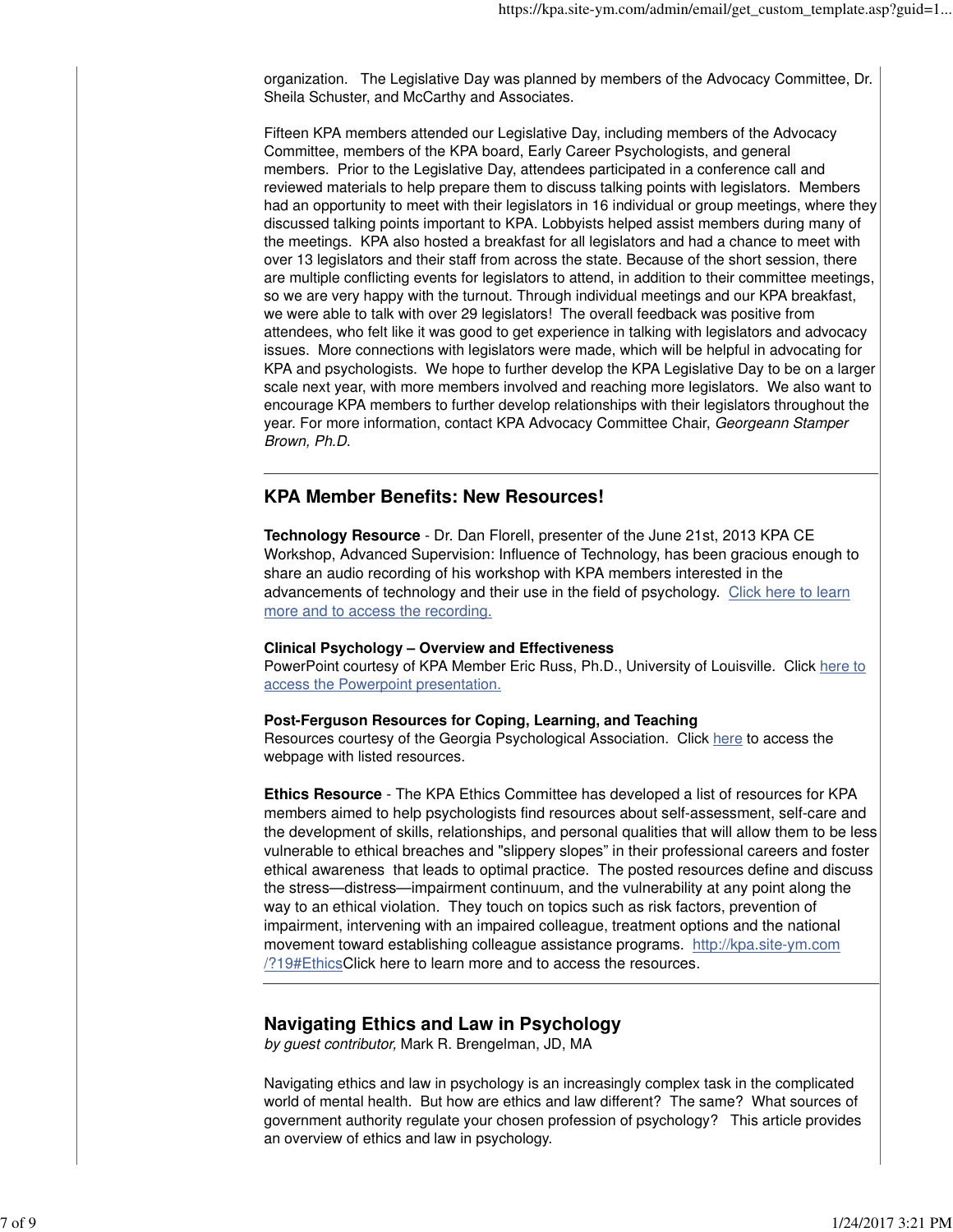State laws govern the practice of mental health professions in each of the fifty states and in the territories of the United States. The Kentucky General Assembly created the Kentucky Board of Examiners of Psychology in 1948 making it one of the oldest practice acts in the country. The General Assembly passes such laws by state statute. In choosing to regulate psychology for the protection of the public, Kentucky recognized psychology as a distinct profession with its own unique requirements for education, training, and experience.

The Kentucky Board then promulgates administrative regulations via notice and comment rulemaking with legislative oversight, which carry out the specific, step-by-step rules and standards in psychology. Unlike statutes passed by the General Assembly, which meets only for sixty days and for thirty days in alternating years, administrative regulations may be promulgated or amended at any time during the year according to a monthly schedule.

State statutes and administrative regulations become the binding, legal framework governing the practice of psychology, the titles and phrases of "psychology" and "psychologist," and the unlicensed practice of psychology.

Pursuant to constitutional powers, the Governor appoints members of the Kentucky Board who are all psychologists except for one non-psychologist member. Although the Governor has separate legal authority to appoint any psychologist who meets the requirements for a board member, the Kentucky Psychological Association is designated by statute to nominate psychologists for the Governor to choose. The KPA allows voting by all Kentucky-licensed psychologists, not simply those who are KPA members.

In contrast to state law, national and state associations, which are private, non-governmental entities, have their own codes of ethics which do not have the binding force of law regarding psychology in Kentucky. Those ethical codes are binding only upon members of such an association, and violations of their ethical codes can result in expulsion from the association. While these ethical codes purport to provide standards to all psychologists, they are aspirational only. Lawyers still use them to try to establish a standard of care.

The American Psychological Association has its own Ethical Principles of Psychologists and Code of Conduct effective June 1, 2003, with amendments effective June 1, 2010. The APA has its own internal structure and process to create and to approve these standards, which only apply to its members.

While some state agencies in the professions in the United States specifically adopt these kinds of codes of ethics and incorporate them into state law, Kentucky has not for the psychology profession. Some states do include and refer to the APA Ethical Principles of Psychologists and Code of Conduct as binding under state law (in addition to their own state laws), so the Kentucky psychologist who moves elsewhere to practice should be aware of what law governs in that particular jurisdiction.

In contrast, the Association of State and Provincial Psychology Boards (ASPPB), which owns and operates the Examination for the Professional Practice of Psychology (EPPP), has its own model laws available for reference and for use by the fifty states. Its Code of Conduct was specifically used, nearly word for word, by the Kentucky Board in amending a prior 1993 administrative regulation, 201 KAR 26:145 Code of Conduct, in February 1998 governing modern ethical and legal standards for psychologists. It has been amended further with minor changes in 2002 and again in 2005. For seventeen years since its original amendment in 1998 using the ASPPB model Code of Conduct, and ten years since its last update in 2005, the Kentucky Board's Code of Conduct has stood the test of time.

The Kentucky General Assembly has long had on the books KRS 319.082, which are the disciplinary statutes applicable to psychologists. The Kentucky Board's Code of Conduct, above, completes the modern standards applicable to the practice of psychology. This statute and this administrative regulation work together to govern psychologists in Kentucky.

In sum, ethical standards flow from national organizations, which are aspirational and binding only on its members; here, that organization is the APA acting through its state chapter, the